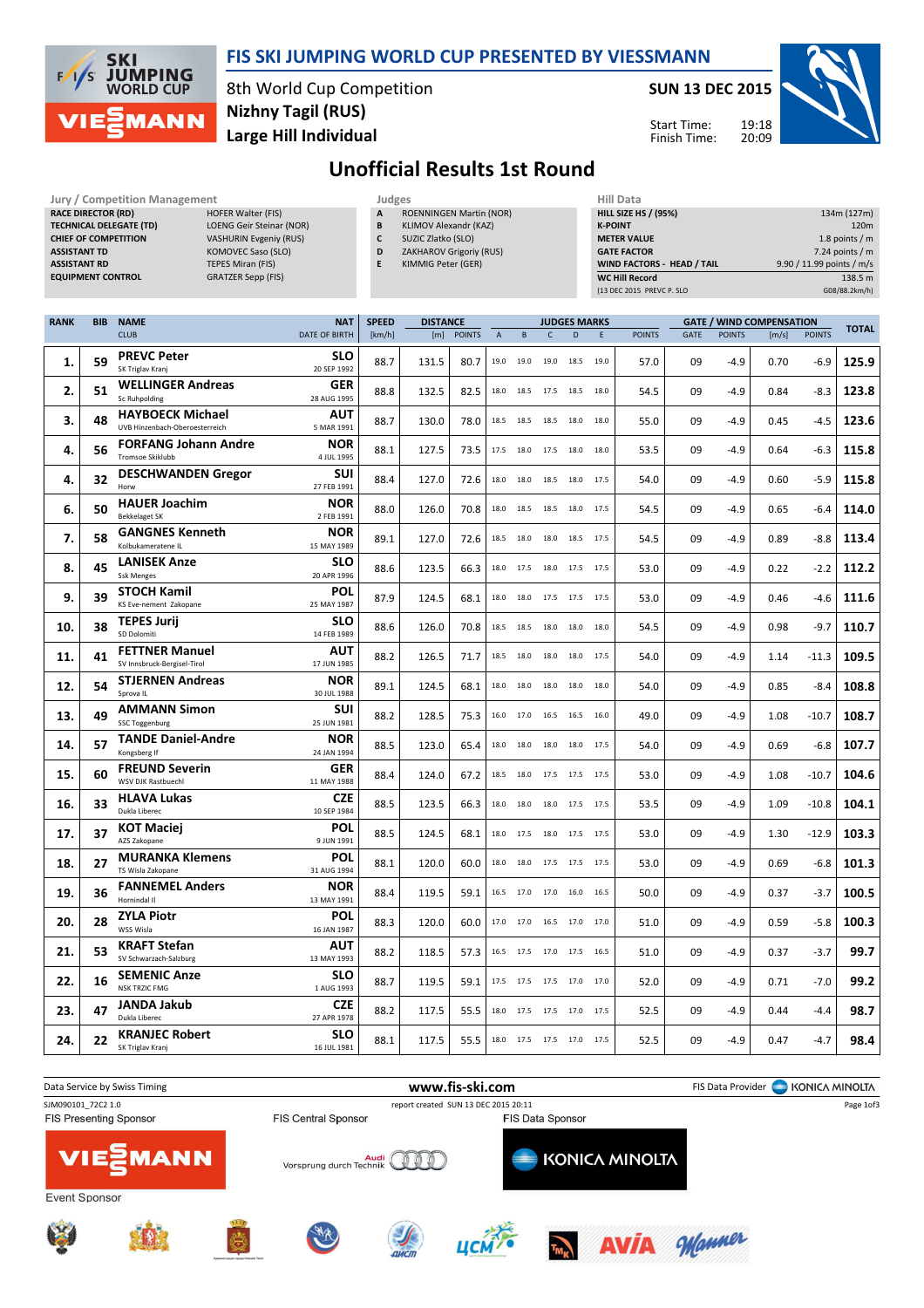FIS SKI JUMPING WORLD CUP PRESENTED BY VIESSMANN



8th World Cup Competition Large Hill Individual Nizhny Tagil (RUS)

SUN 13 DEC 2015

Start Time: Finish Time:



## Unofficial Results 1st Round

| <b>RANK</b> | <b>BIB</b>              | <b>NAME</b>                                                        | <b>NAT</b>                | <b>SPEED</b> | <b>DISTANCE</b><br><b>JUDGES MARKS</b> |               |             |           |                                                        |             |      | <b>GATE / WIND COMPENSATION</b> |      |               |         |               |              |
|-------------|-------------------------|--------------------------------------------------------------------|---------------------------|--------------|----------------------------------------|---------------|-------------|-----------|--------------------------------------------------------|-------------|------|---------------------------------|------|---------------|---------|---------------|--------------|
|             |                         | <b>CLUB</b>                                                        | DATE OF BIRTH             | [km/h]       | [m]                                    | <b>POINTS</b> | $\mathsf A$ | B         | $\mathsf{C}$                                           | $\mathsf D$ | E    | <b>POINTS</b>                   | GATE | <b>POINTS</b> | [m/s]   | <b>POINTS</b> | <b>TOTAL</b> |
| 25.         | 35                      | <b>LEYHE Stephan</b><br>SC Willingen                               | GER<br>5 JAN 1992         | 88.4         | 116.5                                  | 53.7          |             | 18.0 17.5 | 17.0 17.5 17.0                                         |             |      | 52.0                            | 09   | $-4.9$        | 0.49    | $-4.9$        | 95.9         |
| 26.         | 34                      | <b>HILDE Tom</b><br>Asker Skiklubb                                 | <b>NOR</b><br>22 SEP 1987 | 88.5         | 116.5                                  | 53.7          |             | 17.0 17.5 | 17.0 17.0                                              |             | 17.0 | 51.0                            | 09   | $-4.9$        | 0.58    | $-5.7$        | 94.1         |
| 26.         | 6                       | <b>COLLOREDO Sebastian</b><br><b>GRUPPO SCIATORI FIAMME GIALLE</b> | <b>ITA</b><br>9 SEP 1987  | 88.0         | 115.0                                  | 51.0          | 17.5        | 17.5      | 17.5                                                   | 17.0        | 17.0 | 52.0                            | 08   |               | 0.90    | $-8.9$        | 94.1         |
| 28.         | 4                       | <b>KALINITSCHENKO Anton</b><br><b>CWSM Mezhdurechensk</b>          | <b>RUS</b><br>22 JUL 1982 | 87.7         | 117.0                                  | 54.6          | 17.5        | 17.0      | 17.0                                                   | 17.0        | 17.0 | 51.0                            | 08   |               | 1.29    | $-12.8$       | 92.8         |
| 29.         | 26                      | <b>KUBACKI Dawid</b><br>TS Wisla Zakopane                          | POL<br>12 MAR 1990        | 88.4         | 119.5                                  | 59.1          | 16.0        | 16.5      | 16.5 16.5                                              |             | 16.5 | 49.5                            | 09   | $-4.9$        | 1.11    | $-11.0$       | 92.7         |
| 30.         | 24                      | <b>LAMY CHAPPUIS Ronan</b><br>Bois D'amont                         | <b>FRA</b><br>10 SEP 1993 | 88.9         | 113.5                                  | 48.3          | 16.5        | 16.5      | 16.5                                                   | 16.0        | 16.5 | 49.5                            | 09   | $-4.9$        | 0.10    | $-1.0$        | 91.9         |
| 31.         | 23                      | <b>PEIER Killian</b><br>Vallee du Joux                             | SUI<br>28 MAR 1995        | 88.3         | 114.0                                  | 49.2          | 17.5        | 17.5      | 17.0 17.0                                              |             | 17.0 | 51.5                            | 09   | $-4.9$        | 0.41    | $-4.1$        | 91.7         |
| 32.         | 52                      | <b>KOUDELKA Roman</b><br><b>LSK Lomnice nad Popelkou</b>           | <b>CZE</b><br>9 JUL 1989  | 88.2         | 115.0                                  | 51.0          | 17.5        | 17.5      | 17.0 17.0                                              |             | 17.5 | 52.0                            | 09   | $-4.9$        | 0.68    | $-6.7$        | 91.4         |
| 33.         | 43                      | <b>ASIKAINEN Lauri</b><br>Kuusamon Erae-Veikot                     | FIN<br>28 MAY 1989        | 87.7         | 114.5                                  | 50.1          |             |           | $17.0 \qquad 17.0 \qquad 16.5 \qquad 16.5 \qquad 17.0$ |             |      | 50.5                            | 09   | $-4.9$        | 0.77    | $-7.6$        | 88.1         |
| 34.         | 25                      | <b>MATURA Jan</b><br>Dukla Liberec                                 | <b>CZE</b><br>29 JAN 1980 | 87.8         | 117.5                                  | 55.5          |             |           | 17.0  17.5  16.5  17.0  17.0                           |             |      | 51.0                            | 09   | $-4.9$        | 1.37    | $-13.6$       | 88.0         |
| 35.         | 42                      | <b>WANK Andreas</b><br>SC Hinterzarten                             | <b>GER</b><br>18 FEB 1988 | 89.3         | 113.5                                  | 48.3          | 17.0        | 16.0      | 16.5                                                   | 16.0        | 17.0 | 49.5                            | 09   | $-4.9$        | 0.54    | $-5.3$        | 87.6         |
| 36.         | 3                       | <b>ROMASHOV Alexey</b><br>Saint-Petersburg KOR1                    | <b>RUS</b><br>29 APR 1992 | 87.2         | 112.5                                  | 46.5          | 17.0        | 16.5      | 17.0                                                   | 16.5        | 16.5 | 50.0                            | 08   |               | 0.98    | $-9.7$        | 86.8         |
| 37.         | 29                      | <b>HAZETDINOV Ilmir</b><br>SDUSHOR 33 MOSKOVSKAYA OBLAST - RES     | <b>RUS</b><br>28 OCT 1991 | 88.6         | 111.5                                  | 44.7          |             | 17.5 17.0 | 17.0 17.0 17.0                                         |             |      | 51.0                            | 09   | $-4.9$        | 0.61    | $-6.0$        | 84.8         |
| 38.         | 9                       | <b>SCHIFFNER Markus</b><br>UVB Hinzenbach-Oberoesterreich          | <b>AUT</b><br>5 JUN 1992  | 87.7         | 105.0                                  | 33.0          | 16.5        | 16.0      | 16.0 16.5                                              |             | 16.0 | 48.5                            | 08   |               | $-0.11$ | 1.3           | 82.8         |
| 39.         | 20                      | <b>SATO Yukiya</b><br>Megmilk Snow Brand Ski Team                  | JPN<br>19 JUN 1995        | 87.2         | 112.5                                  | 46.5          | 17.0        | 17.0      | 17.0                                                   | 16.5        | 16.5 | 50.5                            | 09   | $-4.9$        | 1.00    | $-9.9$        | 82.2         |
| 40.         | $\overline{\mathbf{z}}$ | <b>HARADA Yumu</b><br>Megmilk Snow Brand Ski Team                  | <b>JPN</b><br>15 SEP 1990 | 87.7         | 107.5                                  | 37.5          | 14.5        | 15.5      | 15.5 16.0                                              |             | 15.5 | 46.5                            | 08   |               | 0.23    | $-2.3$        | 81.7         |
| 41.         | 19                      | <b>OLLI Harri</b><br>Ounasvaara Ski Club                           | <b>FIN</b><br>15 JAN 1985 | 88.2         | 110.0                                  | 42.0          | 17.0        | 17.0      | 16.5                                                   | 16.5        | 16.5 | 50.0                            | 09   | $-4.9$        | 0.58    | $-5.7$        | 81.4         |
| 42.         | 55                      | <b>FREITAG Richard</b><br>SG Nickelhuette Aue                      | GER<br>14 AUG 1991        | 88.2         | 104.0                                  | 31.2          |             | 15.0 15.0 | 15.5 15.0 15.0                                         |             |      | 45.0                            | 09   | $-4.9$        | $-0.74$ | 8.9           | 80.2         |
| 43.         | 21                      | <b>ZHAPAROV Radik</b><br>Shysm Dinamo                              | <b>KAZ</b><br>29 FEB 1984 | 87.9         | 106.5                                  | 35.7          | 16.5        | 16.5      | 16.5 16.0                                              |             | 16.0 | 49.0                            | 09   | $-4.9$        | 0.23    | $-2.3$        | 77.5         |
| 44.         | 46                      | <b>KRAUS Marinus</b><br>Wsv Oberaudorf                             | <b>GER</b><br>13 FEB 1991 | 88.3         | 105.0                                  | 33.0          | 16.5        | 17.0      | 16.5                                                   | 16.5        | 16.5 | 49.5                            | 09   | $-4.9$        | 0.34    | $-3.4$        | 74.2         |
| 45.         | 13                      | <b>KORNILOV Denis</b><br>Sdushor CSP N. Novgorod Dinamo            | <b>RUS</b><br>17 AUG 1986 | 87.1         | 100.5                                  | 24.9          | 16.0        | 16.5      | 16.0                                                   | 16.5        | 16.0 | 48.5                            | 08   |               | 0.18    | $-1.8$        | 71.6         |
| 46.         | 30                      | <b>KLIMOV Evgeniy</b><br>GBU TSTOVS Moskovskaya oblast Ski s       | <b>RUS</b><br>3 FEB 1994  | 87.7         | 102.0                                  | 27.6          | 15.5        |           | 16.5 16.5 16.5                                         |             | 16.0 | 49.0                            | 09   | $-4.9$        | 0.07    | $-0.7$        | 71.0         |
| 47.         | 17                      | ZIOBRO Jan<br><b>WKS Zakopane</b>                                  | <b>POL</b><br>24 JUN 1991 | 87.9         | 101.0                                  | 25.8          | 16.5        |           | 16.5 16.0 16.0 16.0                                    |             |      | 48.5                            | 09   | $-4.9$        | $-0.03$ | 0.4           | 69.8         |
| 48.         | 5                       | <b>BAZHENOV Aleksandr</b><br>Zdushor ZVS CSP                       | <b>RUS</b><br>13 JUL 1995 | 87.4         | 100.0                                  | 24.0          | 15.5        | 15.5      | 15.5                                                   | 14.5        | 15.0 | 46.0                            | 08   |               | 0.28    | $-2.8$        | 67.2         |
| 49.         | $\overline{2}$          | <b>SHUVALOV Alexander</b><br>Nizhniy Novgorod                      | <b>RUS</b><br>30 NOV 1992 | 86.9         | 85.0                                   | $-3.0$        | 14.0        | 14.0      | 15.5                                                   | 14.0        | 14.5 | 42.5                            | 08   |               | 0.07    | $-0.7$        | 38.8         |
| 50.         | 11                      | <b>ITO Kenshiro</b><br>Megmilk Snow Brand Ski Team                 | <b>JPN</b><br>8 JAN 1990  | 87.8         | 81.0                                   | $-10.2$       |             |           | 13.5 13.5 14.0 13.5                                    |             | 13.5 | 40.5                            | 08   |               | -0.17   | 2.0           | 32.3         |